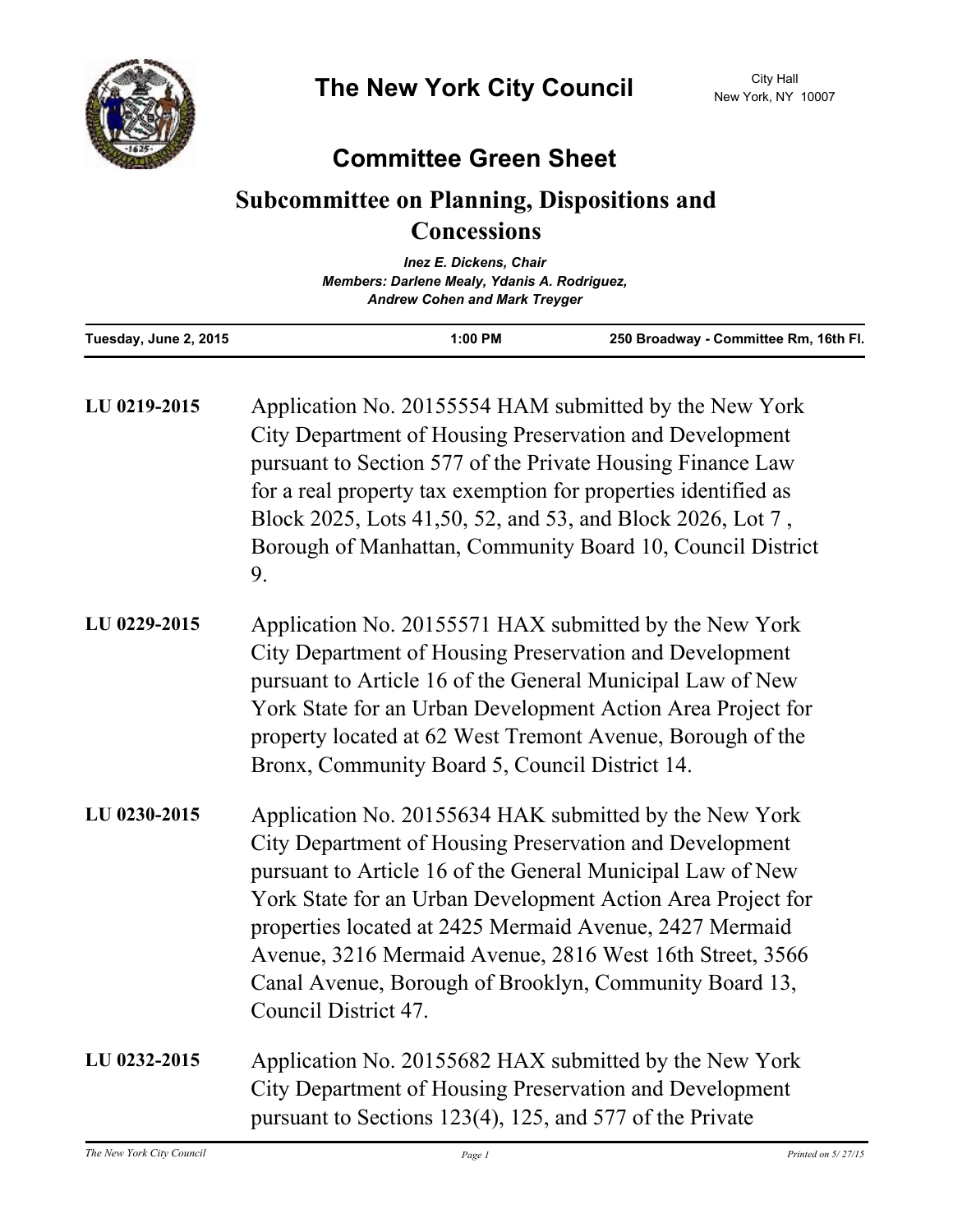Housing Finance Law for a real property tax exemption, termination of the prior tax exemption, voluntary dissolution of the current owner and conveyance from the current owner to a new owner for properties identified as Block 2740, Lot 1, Block 2761, Lots 103, 149, 154, and Block 2762, Lot 153, Borough of the Bronx, Community Board 2, Council District 17.

- Application No. 20155683 HAQ submitted by the New York City Department of Housing Preservation and Development pursuant to Article 16 of the General Municipal Law for approval of Urban Development Action Area and Project and a real property tax exemption pursuant to Section 696 of the General Municipal Law for properties identified as Block 11164, Lot 28, Block 10318, Lot 17, Block 12736, Lot 38, Block 11137, Lot 146, Block 12622, Lot 29, Block 10848, Lot 5, and Block 11141, Lot 88, Borough of Queens, Community Boards 12 and 13, Council District 27. **LU 0233-2015**
- Application No. 20155684 HAQ submitted by the New York City Department of Housing Preservation and Development pursuant to Article 16 of the General Municipal Law for approval of Urban Development Action Area and Project and a real property tax exemption pursuant to Section 696 of the General Municipal Law for properties identified as Block 12934, Lot 127, Block 13101, Lot 32, Block 13128, Lot 4, Block 12977, Lot 34, and Block 12934, Lot 129, Borough of Queens, Community Board 13, Council District 31. **LU 0234-2015**
- Application No. 20155685 HAR submitted by the New York City Department of Housing Preservation and Development pursuant to Article 16 of the General Municipal Law for approval of Urban Development Action Area and Project and a real property tax exemption pursuant to Section 696 of the **LU 0235-2015**